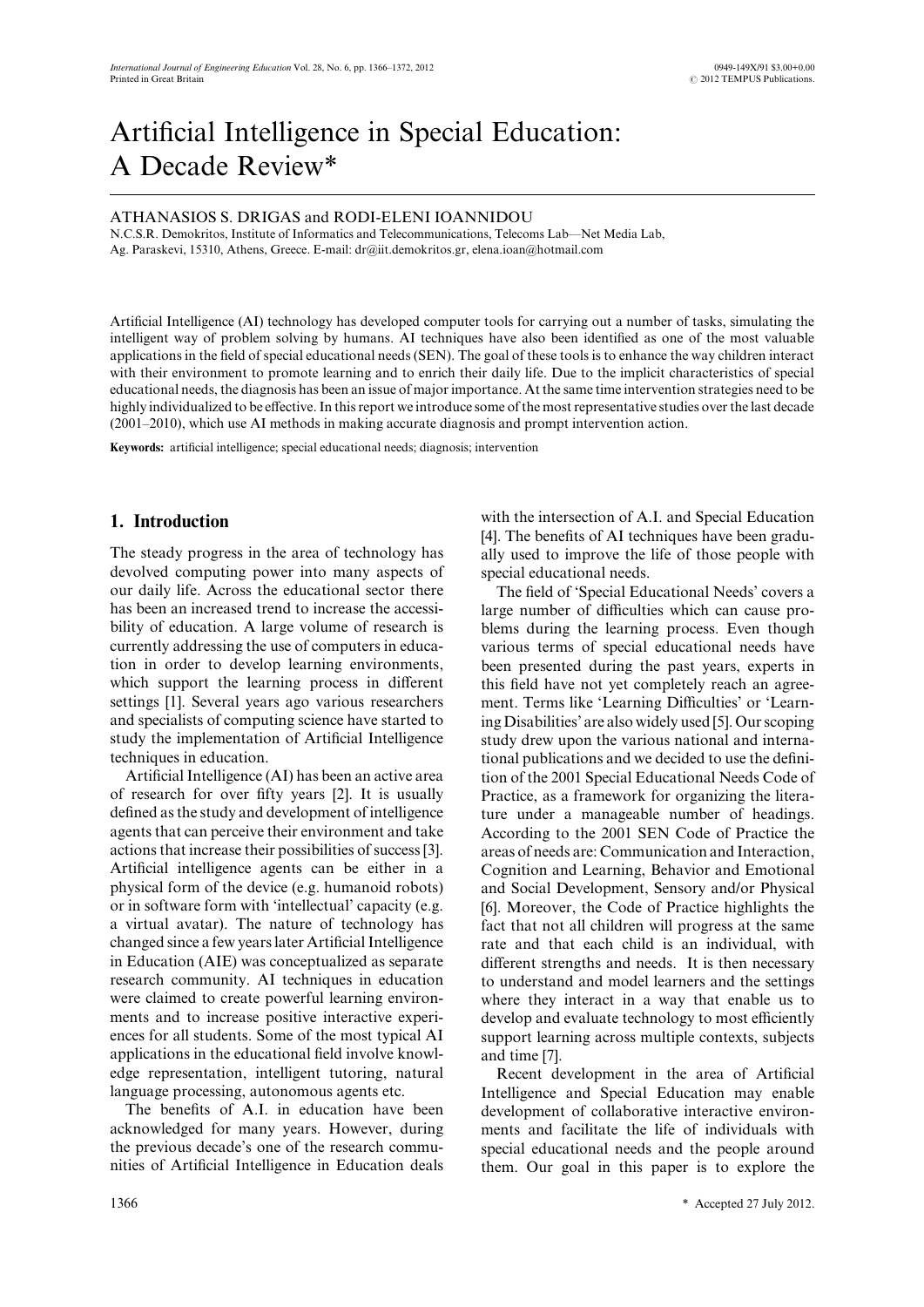potential of the most representative of AI applications of the last decade. The studies that will be presented in the following sections deal with diagnostic and intervention tools of some of the most common learning difficulties. These proposed models can be used from teachers, special educators, psychologists, therapists and parents as well. Due to the implicit characteristics of learning difficulties, their high similarities and comorbidity of their symptoms, AI assessment tools may be one way to improve the teacher or parent capabilities when evaluating the child. These tools can help them observe the child's academic level and if necessary they will consider taking appropriate decisions to advise a specialist if there is any difficulty. AI training interventions are an important part of the education of children of special educational needs since they are able to integrate the freedom of action of the student with a more explicit control and guide [8]. This paper will introduce diagnostic and intervention tools developed in the last decade for every one of the following categories

#### **2. Sensory and/or physical impairments**

Learners with long-term or more complex physical impairments require educational services that will help them to maintain their independence and wellbeing, and to lead as fulfilling a life as possible. In most cases physical and sensory impairments are assessed from doctors during the first years of their lives. This is why AI applications concerning parents and teachers mostly aim at training students rather than diagnosing their needs.

Georgopoulos et al., 2003 presented a fuzzy cognitive map approach for differential diagnosis of specific language impairment (SLI). Fuzzy cognitive maps are a soft computing methodology that uses a symbolic representation for the description and modeling of complex systems. The aim of this tool is to provide the specialists with a differential diagnosis of SLI from dyslexia and autism, since in many cases SLI is difficult to be discerned due to its similar symptoms to other disorders. The system has been tested on four clinical cases with promising results [9].

In the same year Schipor et al., (2003) attempted to create a Computer Based Speech Therapy (CBST) system using a fuzzy expert system for helping learners with speech disorders. The aim of this approach was to suggest optimal therapeutic actions for every pupil based on the information selected, so they designed an improved CBST system, called LOGOMON (Logopedics Monitor) and developed its classical architecture with a fuzzy expert system based on forward chaining. The role of the expert system was to store the precise evolution and progress of each child and adapt the exercises to each child's current level and progress. The validation of LOGOMON was performed by a three month experiment which involved two equivalent children groups, taken from the Regional Speech Therapy Center of Suceava in Romania. The first group used LOGOMON, but the expert system was deactivated and all therapeutically decisions were taken only by the speech therapist. The second group used LOGOMON with inference facilities, so that, a part of therapeutically decisions was provided by expert system and the other one was provided by speech therapist. The results indicated no significant difference between the two groups. However, there were other advantages using the expert system such as more therapy time, predictability and the explanation of results [10].

Pavlopoulos et al., (2008) implemented a neural network approach for the self-assessment for the learners, optimized with the aid of Genetic Programming. The purpose of this method is to assess the user's answers from both single and multiple questions in an e-learning environment. Test data of this application evaluate the answers against the five areas of learning: grammar/sentence structure, reading, writing, letter recognition and alphabetical order, spelling/vocabulary. The implementation of the Genetic Programming Neural Network (GPNN) methodology for e-learning purposes is effective for all students who exhibit difficulties in the above areas but can be specifically appropriate for individuals with physical or sensory impairments. This platform was applied and evaluated successfully the user's answers, while the generalization of the assessment process could later lead to the development of an intelligent e-tutor [11].

In 2008 Drigas et al., presented 'Dedalos' project which deals with the teaching of the English language as a second language to hearing impaired people, whose mother language is the Greek sign language. In an educational e-content adapted to the needs of every user, the whole procedure consists of audits and evaluation of the linguistic abilities of the e-learners. The system uses an intelligence taxonomy system which is developed for the evaluation of the pupil and the setting of pedagogic material. The approach promotes a complete support system for the education of hearing impaired Greek students while at the same time opens the way for their inclusion [12].

## **3. Learners with Autistic Spectrum Disorders**

Autism Spectrum Disorder (ASD) is a pervasive developmental disorder characterized by the 'triad' of impairments. Children with ASD exhibit impair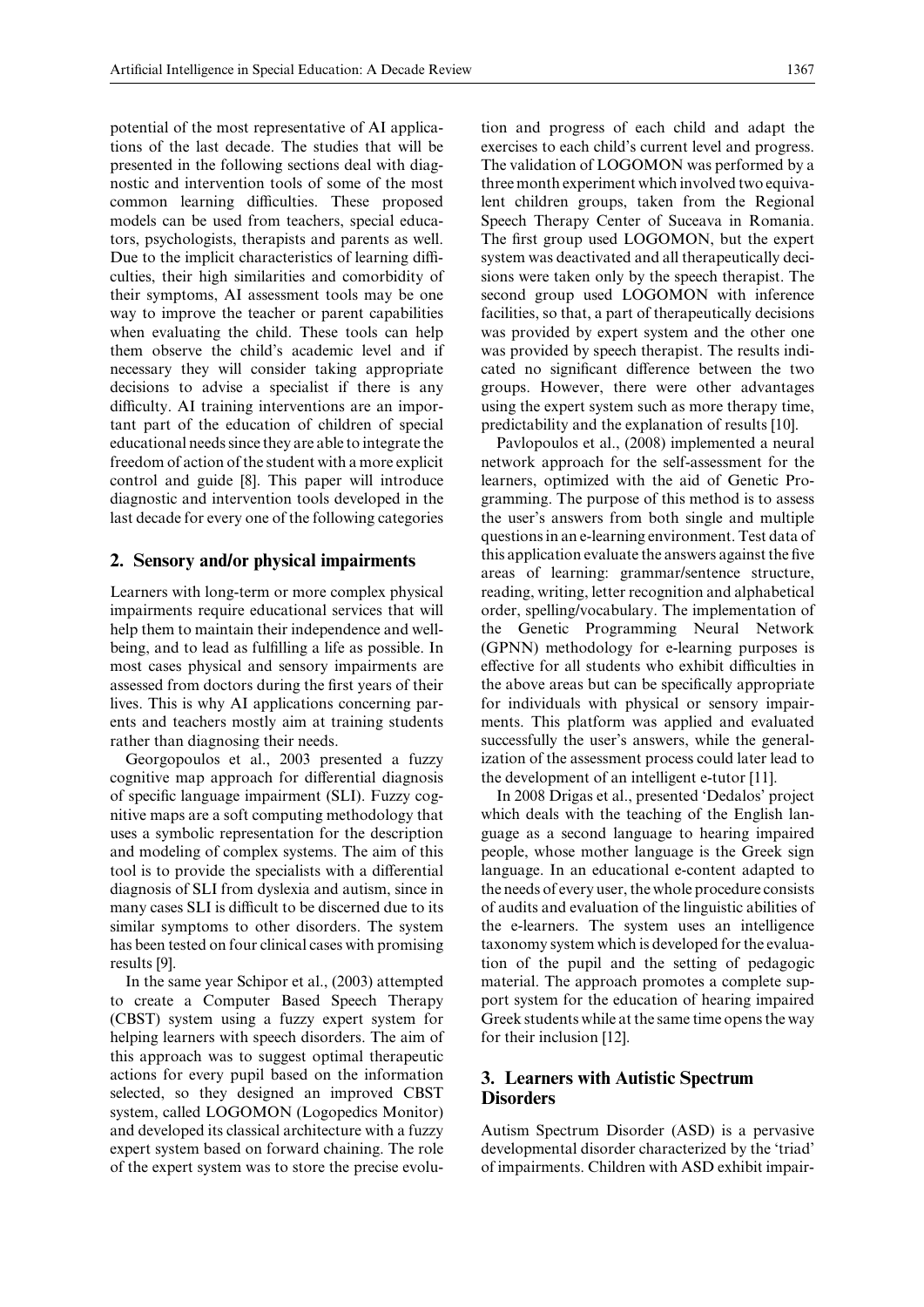ments in social skills, language and communication skills and a tendency towards repetitive patterns of interest and behavior [13]. AI techniques can facilitate early intervention and provide specialists with robust tools indicating the person's autism spectrum disorder level.

In 2006 Sebe et al., implemented an emotion recognition computerized tool based on joint visual and audio cues. This human-computer interaction application besides the 6 universal emotions (happy, surprise, angry, disgust, fear and sad) is able to recognize other affective states such as interest, boredom, confusion and frustration. It can be used from all children but it can be very affective in children with speech problems as well as in training children with ASD since they display difficulties understanding other people's emotion. This approach analyzes 11 affective states, on 38 subjects by applying Bayesian Networks for bimodal fusion. In addition, a variable is integrated into a Bayesian Network which indicates whether the user is speaking or not. Once the model is fitted, head motion and local deformations of the facial features such as the eyebrows, eyelids, and mouth can be tracked. The recovered motions are shown in terms of magnitudes of some predefined motion of various facial characteristics. This system was tested on 38 graduate and undergraduate students in various fields. The results indicated that emotion recognition accuracy is greatly improved when both visual and audio information are applied in classification [14].

In 2007 Riedl et al, designed a platform which can aid adolescents with High Functioning Autistic Spectrum Disorders (HFASD) rehearse and learn social skills with reduced help from parents, teachers, and therapists. A social scenario game is presented— for example going to a movie theaterwhich challenges learners with HFASD to role-play and complete tasks involving social situations. Artificial Intelligence is used to assist the above groups with the authoring of tailored social scenarios. An A.I. system automatically examines the causal form of the narrative plan, searching for points at which a student's actions can undo causal relationships. The alternative narrative scenario is a branch developed for handling the contingency of the learner's action. This Artificial Intelligence tool embed in this particular platform decreases the manual authoring burden where application of intervention strategies can be handled by specialists. This social scenario intervention approach is complete and currently undergoing evaluation with promising results [15].

Arthi and Tamilarasi (2008) introduced a model which helps in the diagnosis of autism in children by applying Artificial Neural Networks (ANN) technique. The model converts the original autistic data

into suitable fuzzy membership values and these are given as input to the neural network architecture. Moreover, a pseudo algorithm is created for applying back propagation algorithm in predicting the autistic disorder. This approach is proposed to support apart from medical practitioners, psychologists and special educators who are involved is assessing children. Experimental results indicated an 85–90% accuracy of this method. In future the autistic disorder could be predicted using k-nearest neighbor algorithm for a comparative research [16].

## **4. Learners with reading, writing and spelling difficulties**

Within a classroom there is an incredible spread in reading, writing and spelling abilities among the pupils [17, 18]. Each and every student requires support at their own level and for their own specific needs. These kinds of problems tend to be diagnosed when children reach scholar age. In most institutions there are not specialist staff in learning difficulties, it is then desirable that teachers have access in some diagnostic and intervention tools to better care of the students' problems.

Srihari et al., (2008) presented two computational method of automatic scoring of short handwritten essays in reading comprehension tests. The aim of this system is to assign to each handwritten response a score which is comparable to that of a human scorer. This tool has to contend with not only the standard difficulties of recognizing handwriting but also the writing skills of children. Assessing reading comprehension tests will not only allow timely feedback to students but also can provide feedback to education researchers, parents and teachers. In this study two systems are described. The first is based on latent semantic analysis (LSA), which needs a reasonable level of handwriting recognition performance. The second developed an artificial neural network (ANN) which is based on features collected from the handwriting image. Both systems were trained and evaluated using a test-bed of essays written in response to prompts in statewide reading comprehension tests and scored by humans. Even though there were observed errors in word recognition during the evaluation of this platform scoring performance still remains a promising tool [19].

Jain et al., (2009) proposed a model called Perceptron based Learning Disability Detector (PLEDDOR). It is an artificial neural network model for identifying difficulties in reading (dyslexia), in writing (dysgraphia) and in mathematics (dyscalculia) using curriculum based test conducted by special educators. This computational diagnostic tool consists of a single input layer with eleven units that correspond to different sections of a conven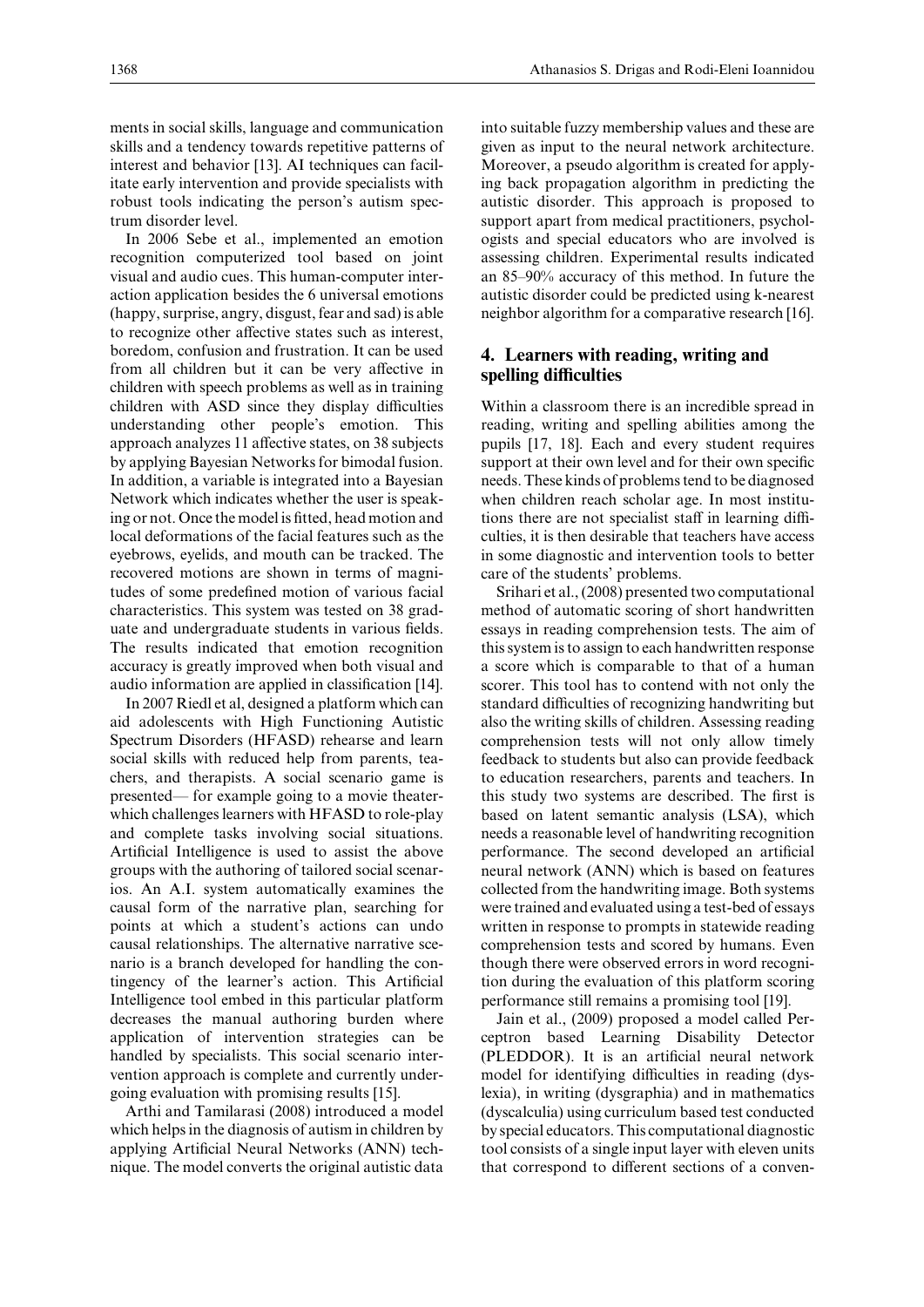tional test and one output unit. The system was tested on 240 children collected from schools and hospitals in India and was evaluated as simple and easy to replicate in huge volumes, but provides comparable results based on accepted detection measures [20].

Hernández et al., (2009) introduced SEDA ('Sistema Experto de Dificultades para el Aprendizaje' or 'Expert System for Learning Difficulties' in English) a diagnostic tool for Learning Difficulties in children's basic education. It is developed using the Expert Systems design methodologies which include a knowledge base consisting of a series of strategies for Psycopedagogy evaluation; trying to identify the relationships between input variables (e.g. age, sex, educational level, reading, perception, understanding) and the output systems (psychomotor aspect, intellectual aspect, perceptual aspect, language aspect, personal aspect). All of the above provides the expert system's users the possibility of acknowledge the psychological profile of the pupil. 80% of the evaluators rated the system as Efficient using an estimation scale of: Poor, Moderately Efficient and Efficient [21, 22].

In 2010 Baschera and Gross introduced an adaptive spelling training system which can be used from all students who exhibit spelling difficulties. This platform is based on an inference algorithm designed to manage unclassified input with multiple errors defined by independent mal-rules. The inference algorithm based on a Poisson regression with a linear link function, estimates the pupil's difficulties with each individual mal-rule, based on the observed error behavior. This knowledge representation was implemented in a student model for spelling training such as optimized word selection and lessons for individual mal-rules to pupil adjusted repetition of erroneously spelled words. This system was tested on a two large-scale user studies and showed an important increase in the learner's performance, induced by the student adapted training actions [23].

### **5. Learners with dyslexia**

Dyslexia is one of the most common and most studied cases of Developmental Disorders causing troubles in literacy and especially in reading, writing and spelling. It is neurologically based and lifelong condition [24]. Diagnosing dyslexia is a complex process that depends on many different indicators. Even though applying artificial intelligence techniques for identifying dyslexia can be a complex procedure, the preliminary results of recent studies are satisfactory and open new ways in the field of diagnosis.

In the same year Palacios et al., presented a rule-

based classifier for the diagnosis of dyslexia with low quality data with genetic fuzzy systems in early childhood. It can be used by parents and school staff for detecting those symptoms that will suggest taking the child to a specialist for a more thorough examination. This application consists of a fuzzy rule based system (FRBS), whose knowledge base is to be obtained from a sample of data by means of a genetic cooperative-competitive algorithm (GCCL). The FRBS includes collected data from 65 schoolchildren in Spain whose answers were comprised to graphical tests (e.g. BENDER, ABC) while the output variable for each dataset is a subset of labels; no dyslexic, control and revision, dyslexic, inattention/hyperactivity or other problems. This genetic fuzzy system can operate with the above low quality data and provide us the appropriate results for determining whether the student should visit an expert. The experimental results indicated that the FRBS from low quality data can provide the unqualified personnel with a diagnosis. However the percentage of misclassifications was high and future improvements need to be made [25, 26].

Kohli et al., (2010) introduced a systematic approach for identification of dyslexia at an early stage by using artificial neural networks (ANN). This approach is amongst the first attempts which have been made for addressing the dyslexia identification problems with the use of ANN. Moreover, it can be distinguished from other platforms of its kind because it is based on test data, covering the evaluation results of potential dyslexic pupils, between the years 2003– 2007. These test data consist of the input data of the system while the output results classify the students in two categories (dyslexic and non-dyslexic). An error back-propagation algorithm is responsible for mapping college performance to the underlying characteristics. The initial results obtained using test data were fairly accurate and suggest the application of this platform to real data as well [27].

### **6. Learners with difficulties in mathematics**

Mathematical skills are essential to all students and they are also a subject where many students display various difficulties. During the latest years methods and techniques of artificial intelligence were developed to assess the mathematical level of pupils and to also help them acquire specifics skills [28].

Melis et al., (2001) introduced ActiveMath, a web-based intelligent tutoring system for mathematics. ActiveMath is an Intelligence Tutoring System (ITS), which allows the students to learn in their own environment whenever it is convenient for them. It uses a number of Artificial Intelligence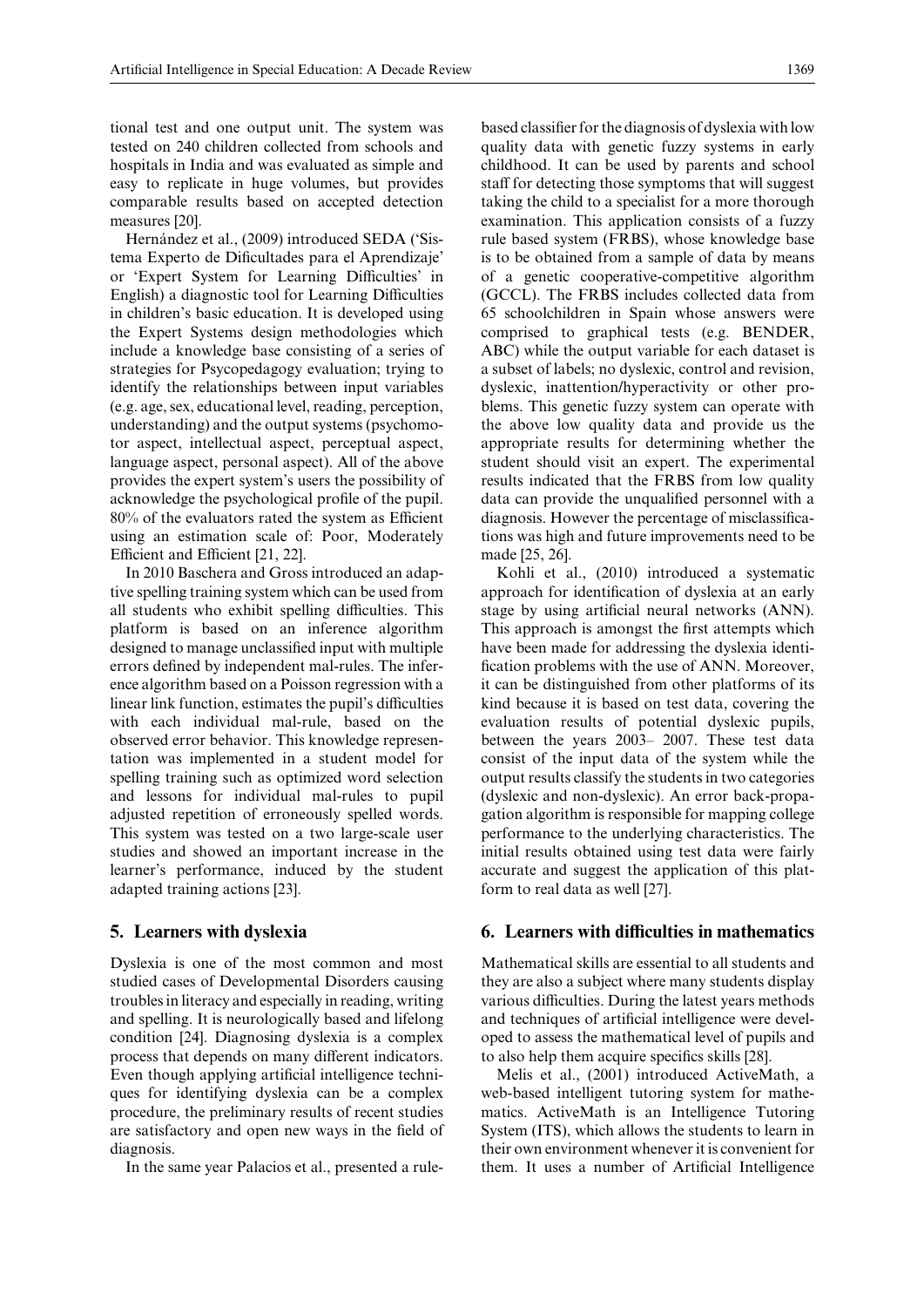techniques to realize adaptive course generation, student modeling, feedback, interactive exercises and a knowledge representation which is appropriate for the semantic Web. In ActiveMath the user starts his/her own student model by self-assessment of his/her mastering level of concepts and later chooses learning goals and scenario, for instance, the preparation for an exam. The capabilities of the student are adapted in course generation and in the suggestion mechanism as well. Moreover, a 'poor man's eye-tracker' is designed which is able to trace child's attention and reading time in detail. This application has reported many positive outcomes in the following years by a large number of studies, all of them supporting the effect of this ITS during the learning process [29–31].

Livne et al., (2007) implemented an online parsing system that automatically assesses students' constructed responses to mathematics questions, based on the errors in each response. A parser is the basic element of a free college readiness website in mathematics. During learning sessions, users are asked to provide constructed answers to mathematical questions. The parser analyzes the students' answers, gives immediate feedback on their errors and provides accurate partial-credit scoring as well. This tool apart from providing a good match to human grader scoring, it reflects the overall response and it also distinguishes the types of errors into two types: conceptual and computational. The parser clearly illustrates that natural languages and artificial intelligence principles can be applied successfully to detect student error patterns. Overall, the system's total scoring closely matched human scoring, but the parser was found to surpass humans in systematically distinguishing between students' error patterns [32].

Anthony et al., (2008) designed an Intelligent Tutoring System (ITS) for students learning algebra equation-solving. Algebra is one of the subjects in which students display several difficulties. This platform aims at improving student performance via ITSs that accept natural handwriting input. The type of ITS used in this method is known as 'Cognitive Tutors', who pose authentic problems to students and give emphasis to learn-by-doing. In Cognitive Tutor Algebra, students represent a given scenario, graph functions and solve equation while the tutor provides help and feedback. A Freehand Formula Entry System recognizer is also used, which has been trained from data derived from over 40 high school and middle school algebra students. Results from this study showed benefits for general usability and for learning. In addition, this platform is likely to generalize to other types of mathematics and to other levels of learners [33].

Gonzalez et al, (2010) designed an automatic

platform for the detection and analysis of errors in mathematical problems to support the personalized feedback of pupils. This method is referred to all students and particularly to students with special educational needs such as those with Down syndrome, who exhibit difficulties in the arithmetic operations of addition and subtraction. An error detection algorithm was developed which is able to analyze the data gathered as a result of the interaction between the students and the platform, while afterwards the output of the error is available to the teachers about the specific difficulties and to allow them to personalize the instruction. Moreover, they designed a model which returns the set of errors made by the pupils in the corrected exercises so as the students can learn from their own mistakes. The system was tested on a group of students with Down syndrome and the results confirm that the module exhibits the proper behavior [34].

## **7. Attention Deficit Hyperactivity Disorder (ADHD) and Attention Deficit Disorder (ADD) learners**

The terms ADHD and ADD refer to a wide range of difficulties that become apparent at some stage during the developmental period in a child's life. They are usually characterized by a set of behavior problems of inattention, hyperactivity and impulsivity or their combination. These problems usually show up in early childhood and more specifically they should be present before the age of seven in order for a diagnosis to be made [35, 36]. The use of artificial intelligence applications has offered some improved diagnostic and intervention tools of these behavior difficulties.

In 2004 Rebolledo-Mendez and Freitas presented the NeuroSky MindSet (MS) which is able to detect attention levels in an assessment exercise by combining performance data with user-generated data, taken from interaction. NeuroSky consists of a headset with three electrodes, which are put beneath the ears and on the forehead. The electrical signals read at the above locations are used as inputs by NeuroSky's algorithms to assess the attention levels. An A.I. driven avatar was also designed to pose questions and have limited conversation with the users. It is a low-cost, non-clinical and easy to use tool designed for leisure. This model was tested on first-year undergraduate students in the following years and the results indicated that there is a positive relation between measured and selfreported levels of attention [37, 38].

Aguilar et al., (2006) designed a fuzzy instructional planner, which models the tutor module in an intelligent tutorial system (ITS). It is an interactive instructional method which uses a combination of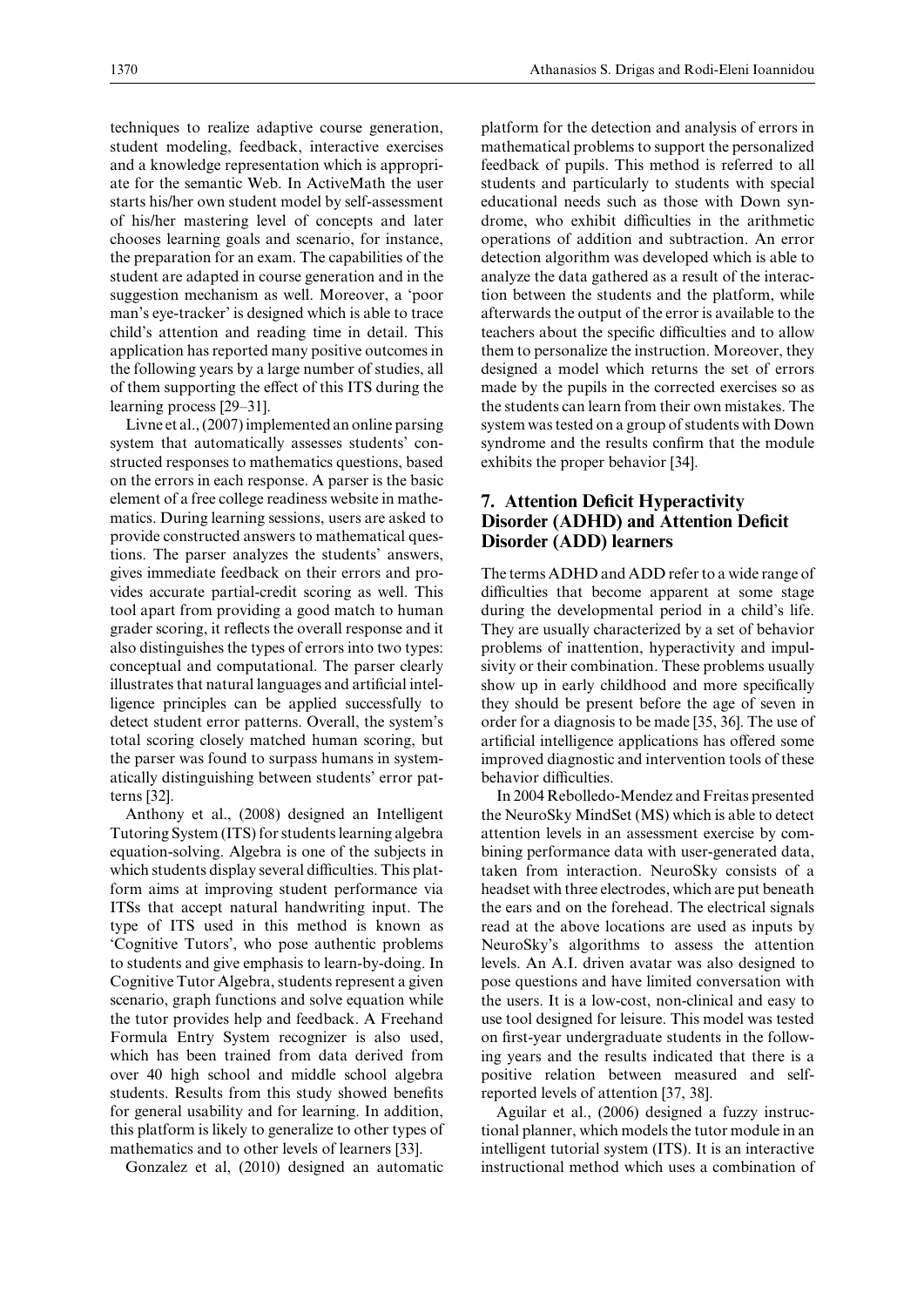text, graphics, sound and video in the learning procedure. It is especially useful for students who have with ADHD or attention difficulties as well as in distance learning situations. The fuzzy instructional planner consists of a rule base, an inference, a fuzzification interface and a defuzzification interface. The aim of this system is to mimic the behavior of the teacher able to manage learning process satisfactorily. The input information is derived from human expert who supplied linguistic information. The ITS is a flexible system which adapts the teacher's rules to the student's performance and it has been shown useful in several applications with promising results [39].

Anuradha et al., (2010) developed a platform for a more accurate and less time consuming diagnosis of Attention Deficit Hyperactivity Disorder (ADHD). They used one well-known Artificial Intelligence technique, the SVM algorithm. According to the authors, this is the first attempt at identifying ADHD using SVM algorithm. Support vector machines (SVMs) are a set supervised learning techniques suitable for classification and regression. A data-set which was verified by a doctor including the results of a questionnaire used by the doctors to diagnose the disorder was given to the SVM module. After that the data-set was introduced and afterwards returned to the SVM module, which finally provides us with the diagnosis. The most important advantage of applying the SVM algorithm is that it can control the complexity of the diagnostic process. This method was tested on children between the ages six to eleven years old and the results indicated a percentage of 88,674% success in diagnosing [40].

In the same year Delavarian et al., (2010) introduced a decision support system to distinguish children with ADHD from other similar children behavioral disorders such as depression, anxiety, comorbid depression and anxiety and conduct disorder based on the signs and symptoms. A differential diagnosis of the above mentioned behavioral disorders is of major importance and practically difficult due to their similarities and comorbidity of their symptoms. This tool was initially developed in assisting psychiatrists but it can also be used in schools for a more specific examination of highrisk students. For designing the decision support system two types of neural networks were compared: radial basis function (RBF) and multilayer perceptron (MLP) neural networks. The system was trained and validated to assist the diagnosis of the disorders. The system was tested on 294 children of 12 elementary schools. The classification by MLP networks achieved 95.50% while the RBF classifier reached 96.62%. The limited number of diagnostic errors compared to the errors done by specialists indicated a system that can work as a reliable and valid tool for ADHD assessment [41].

#### **8. Conclusions**

During the last decade an important number of studies are currently addressing the use of Artificial Intelligence systems in the education of students with special educational needs. This paper drew upon the most representative studies that try to solve major issues in diagnosis and intervention of specific difficulties. AI application tools have successfully been applied to solve problems in the field of special education. Based on the studies presented in this work, it was concluded that there is a need to support teachers, parents and therapists in the appropriate care to students with special educational needs, particularly in assessment and treatment methods. Saving time and cost, gaining more therapy time, increasing the early diagnosis and intervention efficiency by creating more efficient learning environments are some major advantages that AI computational tools offers us. However, the issues to be covered in special education are still plenty due to the wide range of difficulties and the various needs of every individual. Further research across all types of learning difficulties and nationally regulated adaptations of diagnostic tools have to be resolved in order to relieve teachers and parents workload. Nevertheless, artificial intelligence has been considered as a promising educational aiding tool for all children who call for an embracing and cooperative approach to service delivery.

#### **References**

- 1. L. Nanni and A. Lumini, Ensemble generation and feature selection for the identification of students with learning disabilities, *Expert Systems with Applications*, **36**, 2008, pp. 3896–3900.
- 2. B. G. Buchanan, A very brief history of artificial intelligence, *Artificial IntelligenceMagazine,* 25th anniversary issue, 2005, pp. 53–60.
- 3. S. J. Russell and P. Norvig, *Artificial Intelligence: A Modern Approach* (2nd ed.), New Jersey, 2003.
- 4. T. K. Wu, Y. R. Meng and S. C. Huang, Application of Artificial Neural Network to the Identification of Students with Learning Disabilities, *International Conference on Artificial Intelligence*, 2006, pp. 162–168.
- 5. J. M. Fletcher, W. Coulter, D. J. Reschly and S. Vaughn, Alternative approach to the definition and identification of learning disabilities: some questions and answers, *Annals of dyslexia*, **54**(2), 2004, pp. 304–331.
- 6. Department for Education and Skills, *Special Educational Needs Code of Practice*, London: DfES, 2001.
- 7. J. Brodin, Can ICT give children with disabilities equal opportunities in school? *Improving Schools*, **13**(1), 2010, pp. 99–112.
- 8. R. Lanzilotti and T. Roselli, An Experimental Evaluation of Logiocando, an Intelligent Tutoring Hypermedia System, *International Journal of Artificial Intelligence in Education*, **17**, 2007, pp. 41–56.
- 9. V. C. Georgopoulos, G. A. Malandraki, C. D. Stylios, A fuzzy cognitive map approach to differential diagnosis of